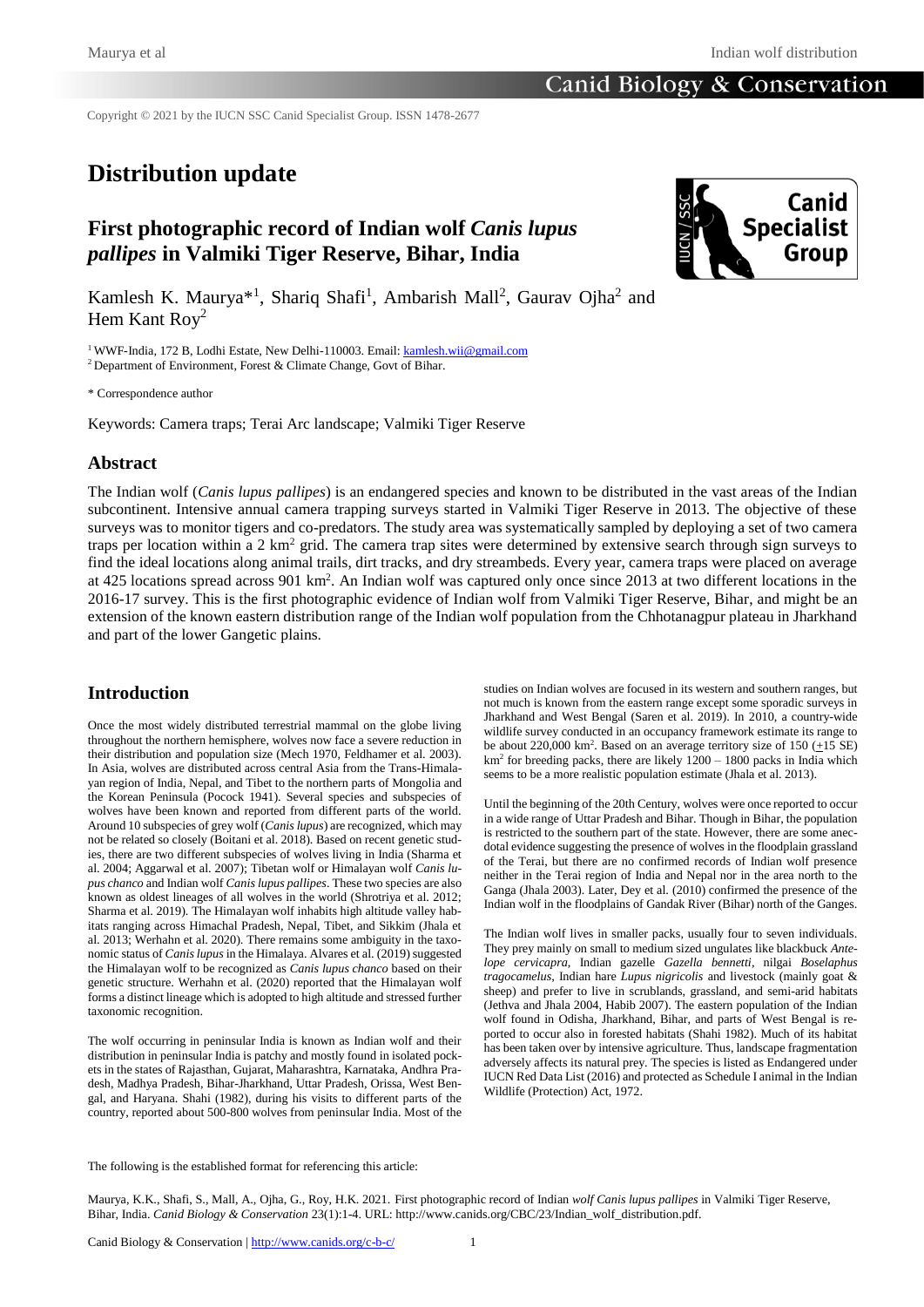#### **Methods**

Spread across 901 km<sup>2</sup>, Valmiki Tiger Reserve (VTR) is situated along Himalayan foothills in the north-western corner of West Champaran district of Bihar state. The northern boundary of VTR is bordering with Chitwan National Park in Nepal while Sohagibarwa Wildlife Sanctuary of Uttar Pradesh lies on its western side. The habitat of VTR is a mosaic of moist and dry deciduous forests types merged with tall and small grassland. The Gandak, Pandai, Masan, Sonha, and several other small rivers and rivulets provide all year water supply to animals. The major fauna is represented by tigers *Panthera tigris*, leopards *P. pardus*, sloth bears *Melursus ursinus*, wild dogs or dholes *Cuon alpinus*, gaur *Bos gaurus* and several species of ungulates (Maurya & Borah 2013, WWF-India unpublished reports). WWF-India has conducted intensive camera trapping and sign surveys as a part of tiger and other species monitoring programs since 2013. Camera traps sites were selected based on signs such as scats, scrapes, scent markings, claw marks, pugmarks etc. that indicated use of the sites by predators. The study area was divided into blocks based on resource availability and  $2 \text{ km}^2$  grid was overlaid on a map of the study area. A pair of camera traps was systematically placed in most of the grids. At each location, cameras were operated for 30 – 35 days. A mean distance between camera trap locations of 1-2 km was maintained. Every year, camera traps were placed at an average of 425 locations spread across VTR (Table 1). In the 2016-17 survey, a total of 463 camera stations were deployed systematically and camera trap placement and height were optimized for the study's target species: tigers. Cameras were checked regularly to ensure their functionality and to download data.



Figure 1: Occurrence of Indian wolf in and around Valmiki Tiger Reserve in Bihar.

| Table 1: Summary of camera trap sampling in Valmiki Tiger Reserve, Bi- |  |  |
|------------------------------------------------------------------------|--|--|
| har from 2013 to 2020.                                                 |  |  |

| Year      | Sampling Period       | No. of Cam-<br>era stations | Trap nights<br>(effort) |
|-----------|-----------------------|-----------------------------|-------------------------|
| 2012-2013 | Feb 2013 - June 2013  | 270                         | 6688                    |
| 2015-2016 | Nov 2015 - Jan 2016   | 476                         | 17736                   |
| 2016-2017 | Nov 2016 - Feb 2017   | 463                         | 15059                   |
| 2018-2019 | Jan 2018 - April 2018 | 492                         | 18170                   |
| 2019-2020 | Nov 2019 - Feb 2020   | 446                         | 18566                   |

## **Results & Discussion**

The entire VTR has been monitored annually through intensive camera trapping surveys since 2013 (Table 1). More than 30 mammalian species were photographed during these camera trap surveys but have not yielded any picture of Indian wolves. While tigers, leopards, and sloth bears were the most frequently captured species among large carnivores across the tiger reserve. During the survey in 2016-17, five pictures of Indian wolves on three different occasions were captured at two different camera locations (Table 2 & Fig 2) on 17th and 25th day of sampling in Raghia range of VTR. The first capture was made on the 9th Jan 2017 at 18:04 h while both the second and third were made on the 17th Jan 2017 at 06:41h and 06:50h, respectively. The aerial distance between the two capture locations was ~6 km. It is likely that the same individual was captured on these three camera trap occasions at two locations. The first camera site was dominated by tropical moist deciduous sal *Shorea robusta* forest with high to moderate canopy cover. The second capture site is characterized by a perennial stream. Along with the wolf, several other members of Canidae and Hyaenidae family such as golden jackal *Canis aureus*, wild dog or dhole, Indian fox *Vulpes bengalensis* and striped hyena *Hyaena hyaena* were also photo captured in VTR. According to the local people and forest officials, the Indian wolf was not reported earlier in VTR (pers. comm. with S. Sinha of Wildlife Trust of India). These pictures confirm the presence of wolf in VTR and therefore present an addition to the mammalian fauna of the reserve. The first capture took place in the vicinity of the villages and interestingly, there have been no reported cases of human wildlife conflict with wolves, such as livestock depredation. This could be either a transient or resident individual(s), which future monitoring can reveal. Apart from this study, records of Indian wolves from the Terai region were also reported in 2010 downstream of Gandak River (26 $\degree$  6. 945' N; 84 $\degree$  56. 469' E) during a survey for aquatic fauna (Dey et al. 2010 and Fig 1).

| Table 2: Summary of captures details of Indian wolf in Valmiki Tiger Reserve, Bihar. |  |
|--------------------------------------------------------------------------------------|--|
|                                                                                      |  |

| S# | Range  | Date & Time of Capture | <b>GPS</b> Coordinates    | <b>Remarks</b>                                                  |
|----|--------|------------------------|---------------------------|-----------------------------------------------------------------|
|    | Raghia | 09 Jan 2017, 06:04 PM  | $27^{\circ}$ 23' 35.84" N | Photo captured on single occasion near fringe area, degraded    |
|    |        |                        | $84^{\circ}$ 10' 41.70" E | land with patchy distribution of sal trees                      |
|    | Raghia | 17 Jan 2017, 06:41 AM  | $27^{\circ}$ 26' 36.50" N | Photo captured on single occasion in a water stream with moder- |
|    |        |                        | $84^{\circ}$ 11' 5.50" E  | ate canopy cover                                                |
|    | Raghia | 17 Jan 2017, 06:50 AM  | $27^{\circ}$ 26' 36.50" N | Photo captured on single occasion in a water stream with moder- |
|    |        |                        | $84^{\circ}$ 11' 5.50" E  | ate canopy cover                                                |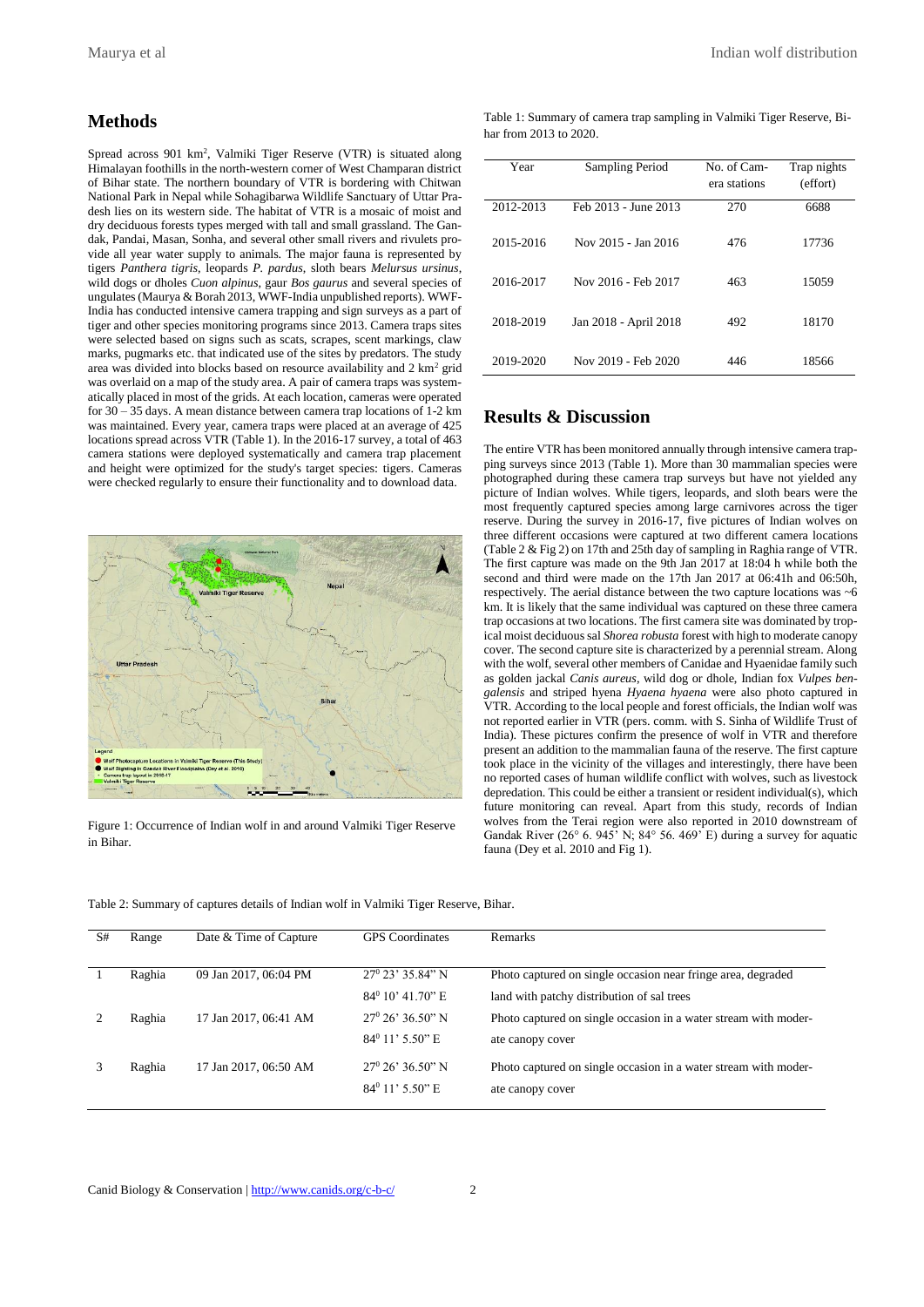

Figure 2: Indian wolf photo captured thrice at two different camera locations in Raghia Range of Valmiki Tiger Reserve, Bihar.

Our capture locations are 164 km away from those of Dey et al. (2010). All along the Gandak River there are some floodplains grassland patches interspersed with agricultural fields which might have been used by an Indian wolf population as the area supported a fair population of nilgai, Indian wild pig *Sus scrofa*, hog deer *Axis porcinus*, and Indian hare (Dey et al 2010; Maurya & Borah 2013). Wolves were once widely distributed in some parts of Bihar-Jharkhand (West Champaran, Bhagalpur, Gaya, Darbhanga, Munger, Purnea, Saran, Saharsa, Plamau and Hazaribagh districts) (Jhala 2003; Fauna of Bihar including Jharkhand Part-1, 2004) but were exterminated in the 1990s from many areas due to high human wolf conflict (Jhala and Sharma 1997). Its habitat in this state has been taken over by intensive agriculture and landscape fragmentation which adversely affected all carnivore species including wolves. Recently, wolves are also reported in West Bengal and Bangladesh (Saren et al 2019. Akash et al. 2020). Wolves are great dispersers and known to travel long distances for which they negotiate human dominated landscapes (Mech and Boitani 2004; Jethva and Jhala 2004; Habib, 2007).

The occurrence of wolves in VTR might be extension of the known eastern distribution range of the Indian wolf from the Chhotanagpur plateau in Jharkhand and part of the lower Gangetic plain (Saren et al 2019. Sharma et al. 2019, Akash et al. 2020). Further research on the species' distribution and population status is required to develop strategies for conservation of the species in a human dominated landscape.

#### **Acknowledgements**

The authors are thankful to Department of Environment, Forest and Climate Change, Govt of Bihar and Shri A. K. Pandey Dr. D.K Shukla, Shri Bharat Jyoti, Shri Prabhat Kumar Gupta and Shri Surendra Singh for permitting us to carry out species monitoring exercise in Valmiki Tiger Reserve. We are grateful to Mr. Ravi Singh, SG & CEO, Dr. Sejal Worah, Dr. Dipankar Ghose, Dr. Yash Magan Sethia, Dr. A.K. Singh and Dr. Mudit Gupta of WWF-India, for their encouragement and support. We also thank the IUCN, KFW and WWF Germany for financially supporting through Integrated Tiger Habitat Conservation Programme. We would like to thank all the front line staff and our field assistants for their continuous hard work during study period. We highly appreciate reviewers for improving the content of the manuscript, especially Geraldine Werhahn for giving valuable inputs.

#### **References**

Aggarwal, R.K., Kivisild, T., Ramadevi, J. and Singh, L. 2007. Mitochondrial DNA coding region sequences support the phylogenetic distinction of two Indian wolf species. *Journal of Zoological Systematics and Evolution-*ary Research 45: 163-172. doi[: 10.1111/j.1439-0469.2006.00400.x](https://doi.org/10.1111/j.1439-0469.2006.00400.x)

Alvares, F., Bogdanowicz, W., Campbell, L.A.D., Godinho, R., Hatlauf, J., Jhala, Y.V., Kitchener, A.C., Koepfli, K.-P., Krofel, M., Senn, H., Sillero-Zubiri, C., Virantaand, S. and Werhahn, G. 2019. Old World *Canis* spp. with taxonomic ambiguity: Workshop conclusions and recommendations. CI-BIO, Vairão, Portugal [https://www.canids.org/CBC/Old\\_World\\_Canis\\_](https://www.canids.org/CBC/Old_World_Canis_Taxonomy_Workshop.pdf) [Taxonomy\\_Workshop.pdf](https://www.canids.org/CBC/Old_World_Canis_Taxonomy_Workshop.pdf)

Akash, M., Chowdhary, U.F., Khaleque, F., Reza, R.N., Howlader, D.C., Islam, M.R. and Khan, H. 2020. On the reappearance of the Indian grey wolf in Bangladesh after 70 years: what do we know? *Mammalian Biology* doi: [10.1007/s42991-020-00064-4](https://doi.org/10.1007/s42991-020-00064-4)

Boitani, L., Phillips, M. and Jhala, Y. 2018. *Canis lupus* (errata version published in 2020). The IUCN Red List of Threatened Species 2018: e.T3746A163508960. [https://dx.doi.org/10.2305/IUCN.UK.2018-2.RLTS.](https://dx.doi.org/10.2305/IUCN.UK.2018-2.RLTS.T3746A163508960.en) [T3746A163508960.en.](https://dx.doi.org/10.2305/IUCN.UK.2018-2.RLTS.T3746A163508960.en) Downloaded on 03 December 2020.

Dey, S., Sagar, V., Dey, S. and Choudhary, S.K. 2010. Sight record of the Indian wolf *Canis lupus pallipes* in the river gandak floodplains. *Journal of the Bombay Natural History Society* 107: 51-53.

Feldhamer, G.A., Thompson, B.C. and Chapman, J.A. 2003. *Wild mammals of North America: biology, management, and conservation*. JHU Press, Baltimore USA.

Habib, B. 2007. Ecology of Indian Wolf (*Canis lupus pallipes* Sykes, 1831) and modelling its potential habitat in the Great Indian Bustard Sanctuary, Maharashtra, India. Ph.D. Thesis. Aligarh Muslim University, Aligarh, India.

Jethva, B.D. and Jhala, Y.V. 2004. Foraging ecology, economics and conservation of Indian wolves in the Bhal region of Gujarat, Western India.